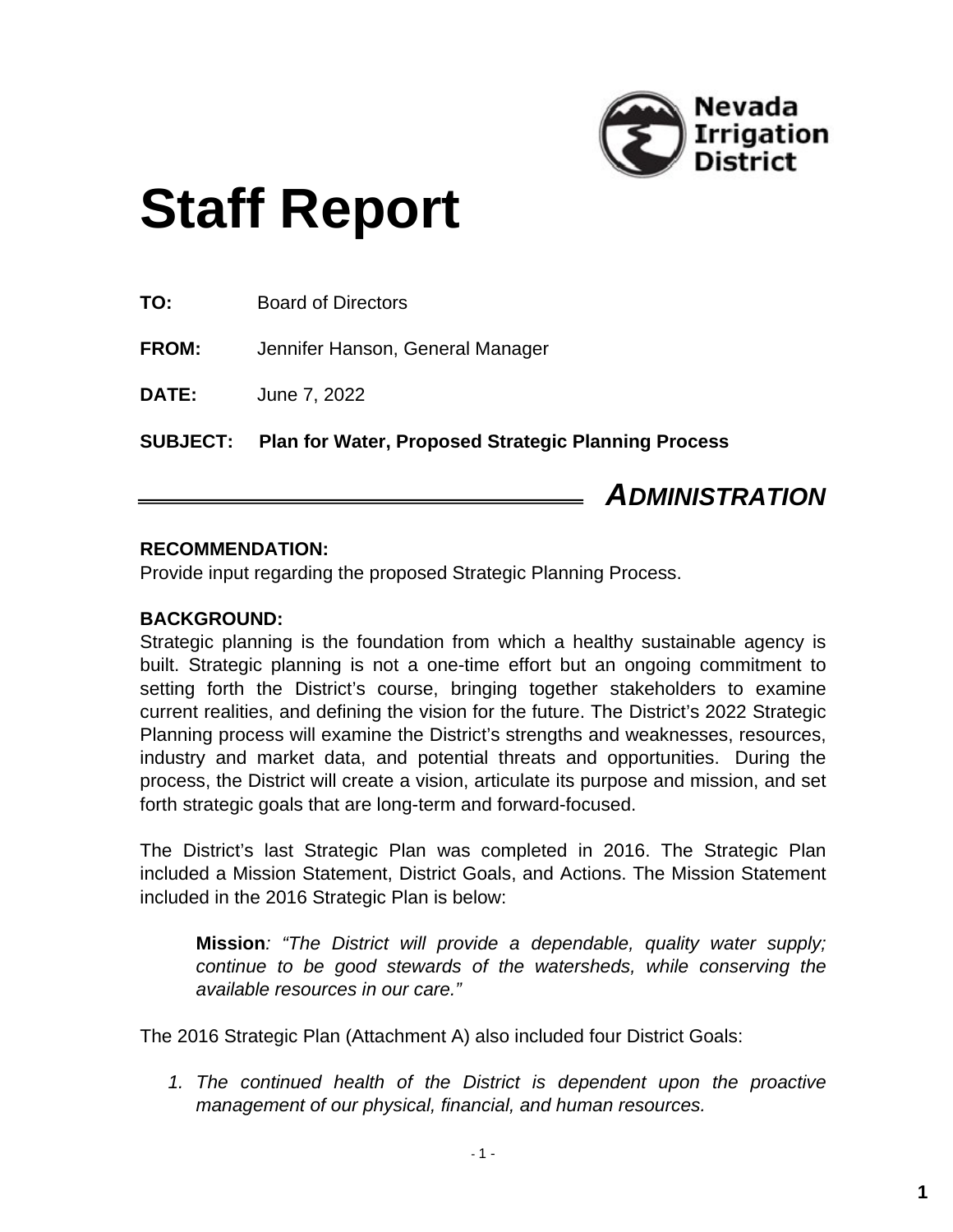- *2. Stewardship of District resources requires a collaborative and responsive relationship with our Local and Regional communities.*
- *3. Developing and managing our resources in a self-determining manner protects and provides for local control of our community's most valuable assets – a fairly priced and available water supply.*
- *4. We believe the integration of proven practices and technologies enhances efficiency and reliability throughout the District.*

In 2019, the District initiated a new strategic planning process that was not completed, in part, due to the COVID-19 Pandemic. The 2019 effort included five public works shops that were held on September 3, 2019, September 17, 2019, December 9, 2019, December 10, 2020, and March 5, 2020. At the end of the 2019 effort, the Board had tentatively identified a Mission, Vision, and Values for the District. These are identified below:

- **Mission:** *Our Mission is to provide a dependable, safe, sustainable, and resilient water supply recognizing that power generation and recreation are critical components of our operations. We will be good stewards of our watersheds.*
- **Vision:** *"Our Vision is to promote healthy watersheds and reliable infrastructure that support our environment, treated and raw water customers, power reliability, and recreation to sustain our quality of life, now and into the future."*
- **Values:** 
	- *Safety is integrated into our culture and is the first priority among all aspects of our work.*
	- *Operate the District Finances with strong fiscal responsibility and transparency to ensure that NID's finances are spent on those activities that support the mission and vision of the District.*
	- *Maintain healthy watersheds through the implementation of Best Management Practices in collaboration with our strategic partners.*
	- *Make decisions that serve the best interests of District ratepayers*
	- *Maintain and foster a viable workforce through sustainable compensation packages and a stable work environment*
	- *Inform, educate, listen to and collaborate with our communities in our*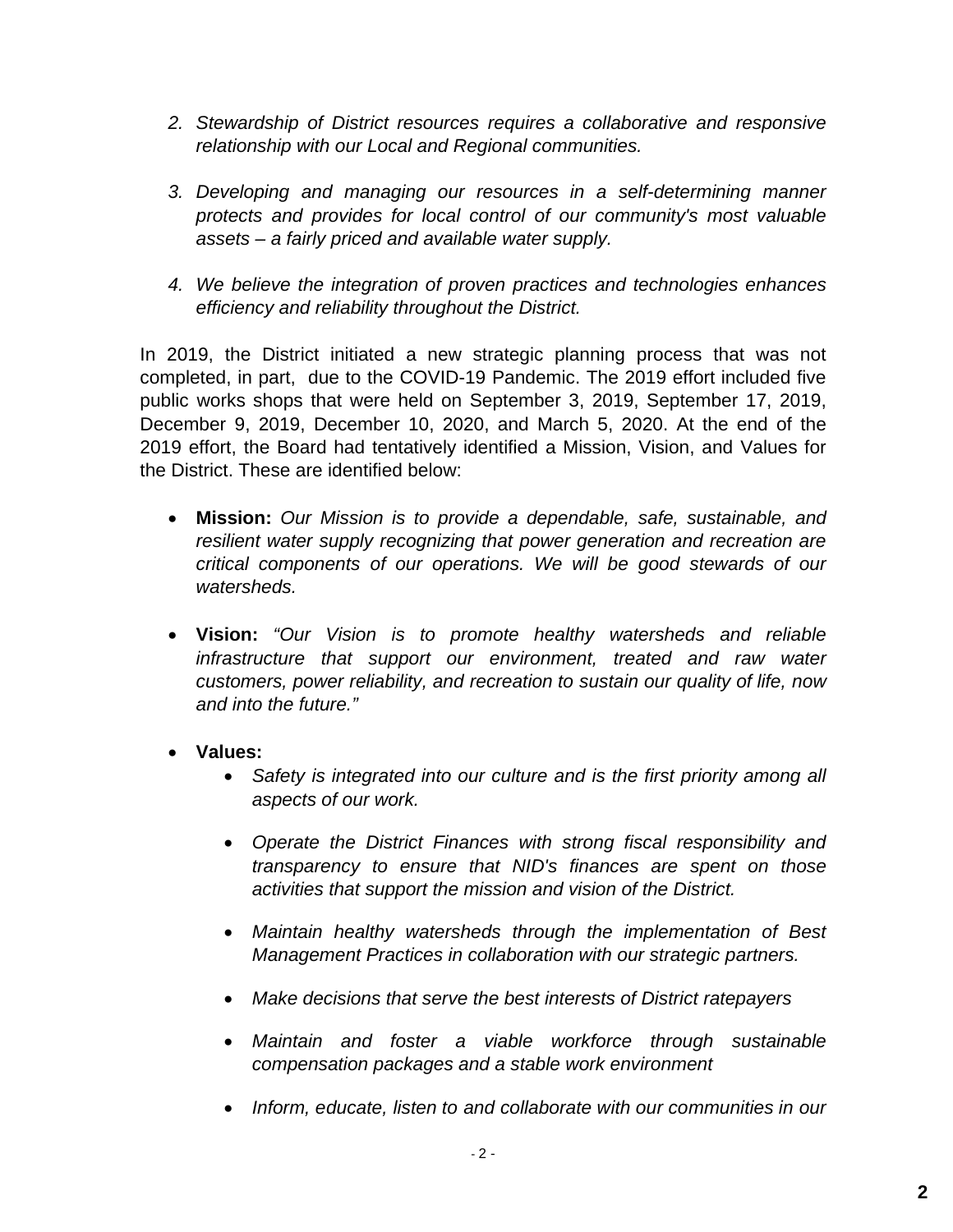#### *endeavors and activities with honesty and integrity*

## **2022 PROPOSED STRATEGIC PLANNING EFFORT:**

Based on direction received from the Board and consistent with good organizational management practices, the District will begin a new strategic planning effort in 2022. Although this effort will leverage as much of the previous work as possible, the process will revisit each one of the main components to allow for the Board to have input, to take into consideration new data and environmental considerations, and to re-engage the public.

This new effort will be completed as part of the Plan for Water process but will be a standalone document once completed. The District's adopted Strategic Plan will inform the completion of the PFW and will also be utilized for future budget and master planning efforts. The effort will be multi-phased and will generally include the following activities:

## **Phase 1 Determine Current Strategic Position**

In order to develop a long-term strategic plan, it is imperative that time be spent reviewing the District's current strategic position. This will be a multi-phased effort that will review the District's existing strategic plan, complete an environment scan, and will complete a details analysis of strengths, weaknesses, opportunities, and threats (SWOT). Each phase of the effort is summarized below:

- Phase 1.A Review Existing Strategic Plan: The first phase of the District's strategic planning cycle will start with the determination of the District's current strategic position. This will include an evaluation of the existing strategic plan -- including the Mission statement and long-term strategic goals -- to perform assessments of the organization and its environment. It should be noted that this effort is intended to develop a common understanding of the District's current position under the existing strategic plan and it is recommended that this be completed for informational purposes. The public may provide input during this phase by providing verbal or written feedback.
- Phase 1.B Environment Scan: In order to better understand where the District is at organizationally, it is imperative that an environmental scan be completed. This scan should include review of data pertinent to the District's well-being and success. Some of this information will be covered in the risk stage of the PFW. Below is a summary of the type of data points that will be reviewed.
	- o Historical revenue and expenditure trends by program area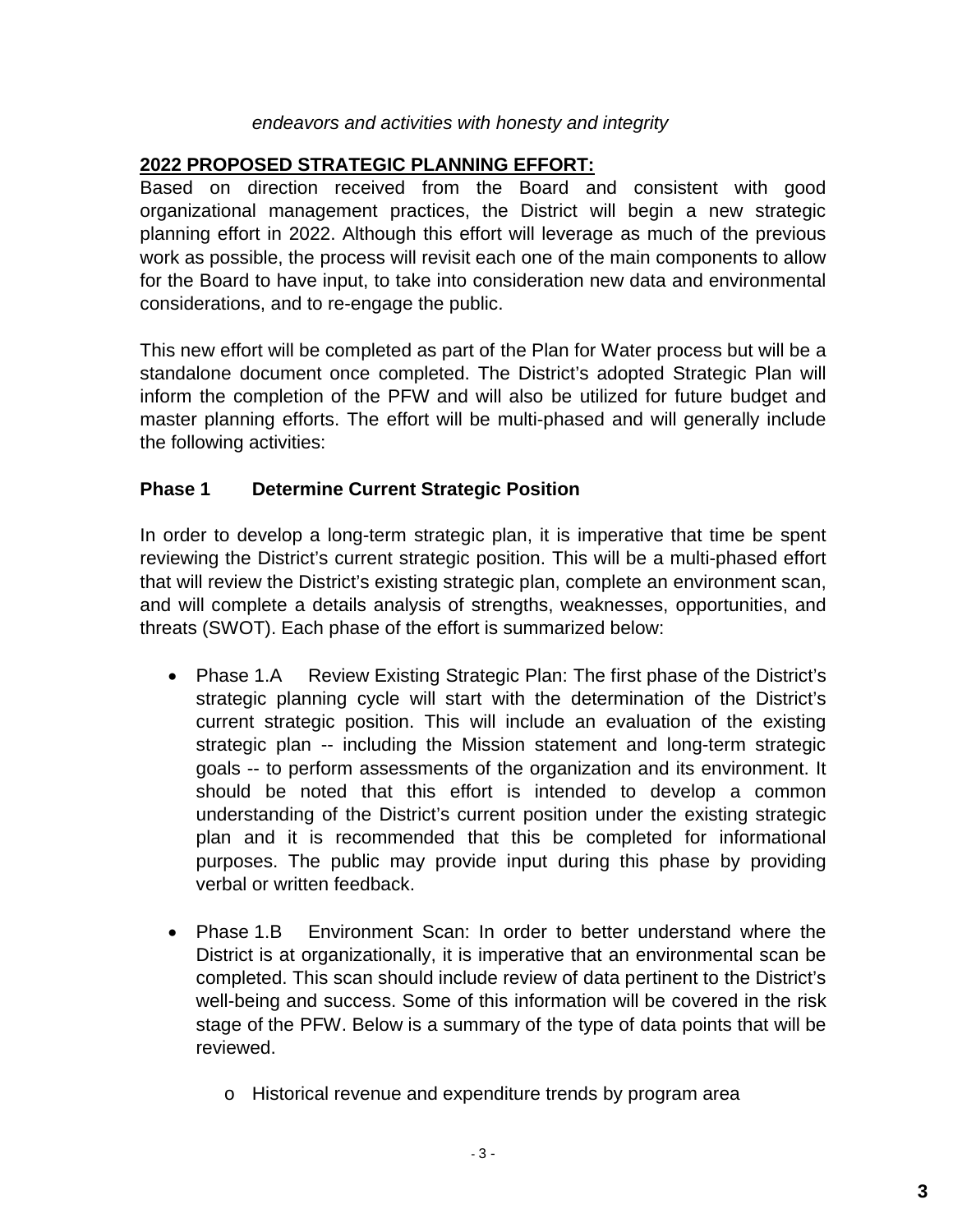- o Expense increase trends
- o Reserve trends
- o Rate history
- o Property tax data
- o Capital program expenditures
- o Outstanding debt
- o Labor costs
- o Technology investment needs
- o Amount and average age of infrastructure
- o Customer data
- o Water use by area and customer type
- o Staff recruitment and retention
- o Employee retirements
- Phase 1.C Strengths, Weaknesses, Threats, and Opportunities (SWOT) Analysis: An analysis of the District's strengths, weaknesses, opportunities, and threats will provide a balanced view of the organization and the world in which it operates. Strengths and weaknesses are internal to the District, while opportunities and threats are external to the District. Completion of the SWOT analysis will facilitate the following:
	- o Understanding the District's competitive advantages & disadvantages
	- o Finding things to improve about the District
	- o Understanding why some aspects of your organization are struggling
	- o Gaining insight on competitor activity
	- o Prioritizing actions

In order to have a well-rounded SWOT analysis, the following types of groups and stakeholders will be invited to provide their own SWOT analysis of the District and will be asked to present the information to the Board in a public meeting.

- o Agricultural representatives
- o Non-governmental organization stakeholders
- o Building and contractor agencies
- o Business interests
- o City and County partners
- o Homeowner's associations
- o Mutual water companies

To obtain input from the public that are not represented by one of the categories above, general surveying will be completed to better understand community priorities and concerns.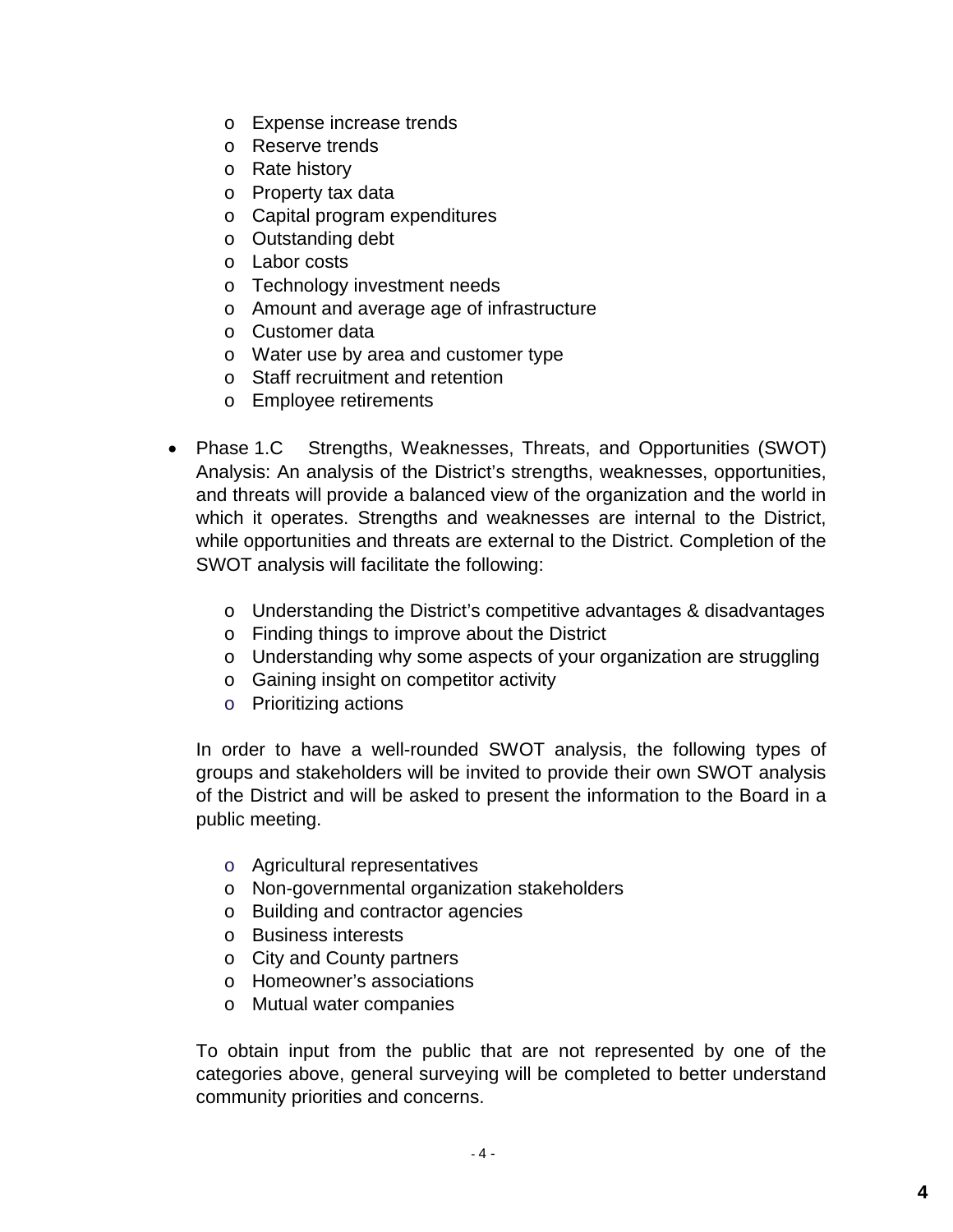In addition to outside entities providing SWOT analysis, staff will work together to collectively provide one SWOT to the Board that synthesizes and updates the individual Department SWOTs that were provided during the 2019 effort.

Once the SWOT presentations are complete, the Board will work with input from staff and the public to identify a final SWOT that will be utilized as the basis to develop strategic priorities.

## **Phase 2 Develop Vision and Mission Statement**

The District's Vision Statement should be a big-picture statement of what the District wants to achieve in the future. While the Mission Statement should be a general statement of how the stated vision will be achieved. The vision and mission will guide the District's everyday activities and the setting of policy and budget. The statements of vision and mission should be simple, concise, and easy to remember. This phase of planning will include the following:

- Phase 2. A Vision Statement: To establish the vision and mission statements, a review of the 2016 Mission Statement, the proposed 2020 Mission and Vision Statements, and review of other water agencies' Vision and Mission Statements will be conducted. From there, the Board, with input from the public and staff, will complete a guided brainstorming activity to serve as the basis for developing a Vision Statement that conveys the Board's and the community's hope for the future. The inputs from the brainstorming session will be coalesced into a simple, yet powerful Vision Statement that will ultimately be adopted by the Board.
- Phase 2.B Mission Statement: Once the Vision Statement is developed, the District's Mission Statement will be developed. The Mission Statement should describe what the District is going to do and why. The Mission Statement is more action-oriented than the Vision Statement and should serve as a basis for achieving the future visions. Additionally, a Mission Statement is based on the present and should convey why the District exists to staff and the external community.

As with the development of the Vision Statement, the work required to develop the Mission Statement will be based on previous planning efforts completed by the District and another brainstorming exercise. This will be done in teams that include both Board members and staff, with the public and stakeholders being allowed to provide input during the process. Once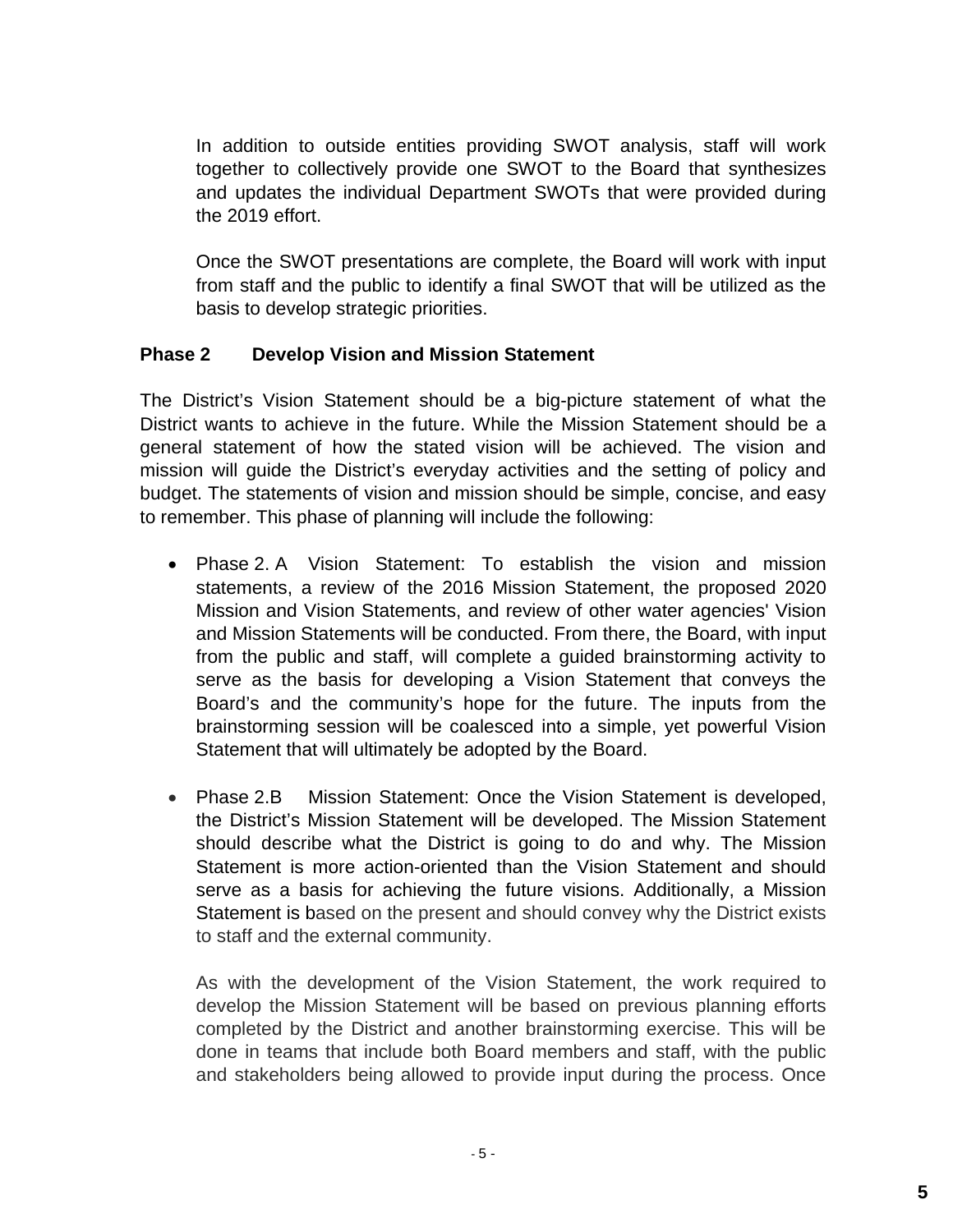the brainstorming session is complete, the results will be coalesced into a single Mission Statement that will ultimately be adopted by the Board.

## **Phase 3 Values**

As stated previously, District values were developed during the 2020 planning effort. Values are important for strategic planning because if everyone has the same values, and purpose when they come to work, then they are going to be working toward the same goal, regardless of what the strategic plan is. When there is value alignment between the Board and staff, it is much easier to implement strategic priorities and stay on target for making progress towards achieving the District's Vision.

Values are intended to be core beliefs and guiding principles that are adhered to no matter the strategy that is being implemented. The District's values will ultimately be a litmus test for strategic priorities that are undertaken. If a priority does not align with the District's stated values, it is a good indication that implementation of the strategy may not ultimately be in the District's best interest or a misuse of public funds.

In order to develop a list of core values, the values established during the 2020 planning effort will be reviewed. Then an exercise will be completed that compares current values (those perceived or are in practice) to desired values and behaviors that will support the District's Mission and Vision. From this exercise, a final list of values will be prepared and ultimately adopted by the Board.

## **Phase 4 Strategic Priorities**

Once the final SWOT is complete, the analysis will be utilized to develop long-term strategic priorities for the District. The intent is to develop strategies that maximize the positive influences on the District, while minimizing the negative ones. This is largely completed by looking at weaknesses and threats and identifying strengths and/or opportunities to avoid or minimize them. Once the is evaluation is complete the strategies will be evaluated in terms of priority, whether or not the strategies are consistent with the District's stated values, whether the priorities assist the District with serving its mission, and finally whether or not the strategic priority will assist the District with obtaining the ultimate vision identified for the organization.

It should be noted that Strategic Priorities are not detailed goals. Strategic Priorities are areas of agreed-upon focus for the implementation period. Identified Strategic Priorities will be utilized as a basis for determining what to do and what not to do when completing the Plan for Water Process, establishing master plans for infrastructure, operations, or watershed management, for dedicating resources,